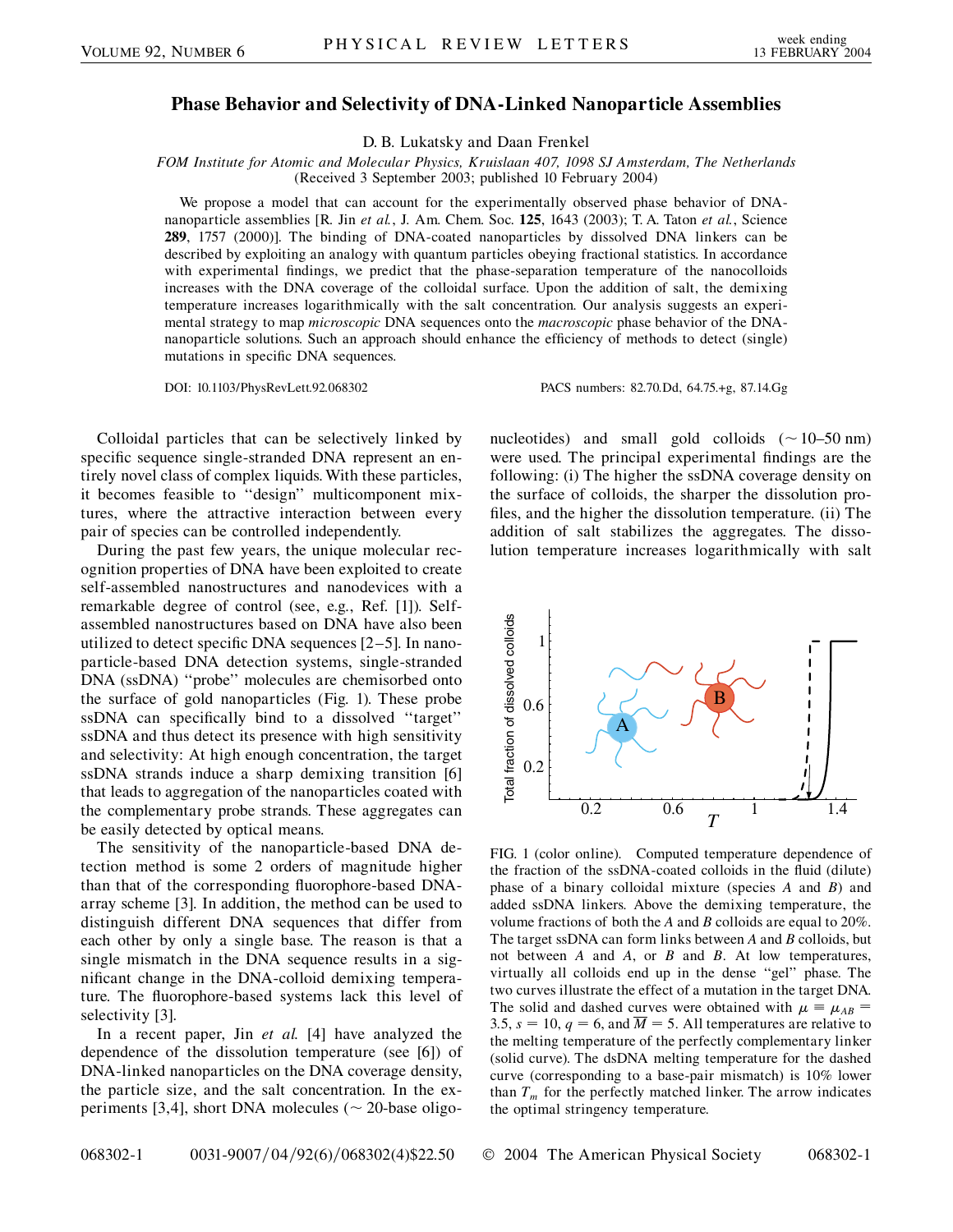concentration. The higher the salt concentration, the larger the total fraction of DNA-nanoparticle aggregates.

Below, we propose an explanation for these experimental findings. We argue that the origin of the sharp phasetransition profiles is the *entropic cooperativity* of the DNA-nanoparticle network. Upon cooling, the system undergoes liquid-liquid phase separation. The dense ''liquid'' phase is strongly cross-linked and behaves as a solid gel.

We first consider a simple model for a binary mixture of DNA-coated colloids. Each colloidal species is covered with specific ssDNA molecules, in such a way that all possible pairs of colloids can be bound by three types of complementary ssDNA linkers: viz. *AA*, *BB*, and *AB*.

For the sake of simplicity, we use a lattice model to analyze the phase behavior of this system. Colloids of type *A* and *B* can occupy the nodes of a three-dimensional lattice with coordination number *q*. The system is grand canonical with respect to all the components:  $\mu_A^c$ and  $\mu_B^c$  are the chemical potentials of colloids of species *A* and *B*, respectively; and  $\mu_{AA}$ ,  $\mu_{BB}$ , and  $\mu_{AB}$  are the corresponding chemical potentials of linkers. First, we consider the situation where only linkers of type *AB* are present (this corresponds to the experimental conditions of Refs. [3,4]). For this system, the grand canonical partition function is

$$
Z = \sum_{N_A, N_B, n} g(N_A, N_B, n) Q_{AB}^n e^{(\mu_A^c N_A + \mu_B^c N_B)/T}, \qquad (1)
$$

where  $N_A$  and  $N_B$  are the number of colloids A and B, respectively, *n* is the number of nearest neighbor *AB* colloidal pairs for a given realization of the grand canonical ensemble, and  $g(N_A, N_B, n)$  is the total number of possible configurations with *n* nearest neighbor *AB* pairs for a given values of  $N_A$  and  $N_B$ . The sum with respect to *n* extends over all values of *n* consistent with the fact that there are  $N_A$  and  $N_B$  colloids A and B present. The number of links between a given pair of colloids depends on the surface density of probe strands on the *A* and *B* colloids. If there is only one pair of probe strands per contact, then this pair can accommodate at most one linker and the bound linkers obey Fermi-Dirac statistics. In contrast, when there are (infinitely) many probe strands per contact, then the binding of linkers is determined by Bose-Einstein statistics [7]. In general, the maximum number of linkers per contact is a number  $M \geq 0$ . For  $\infty > M > 1$ , the bound linkers obey fractional statistics. In practice, the local coverage of probe molecules fluctuates [4]. We assume that the maximum number of linkers per bond, obeys Poisson statistics. Moreover, we assume that the values of *M* for different colloid pairs are uncorrelated. If we average over all possible values of *M*, we obtain the following expression for the grand partition function of linkers (for a given *AB* colloidal pair):

$$
Q_{AB} = \sum_{M=0}^{\infty} p(M) \sum_{L=0}^{M} e^{[L(\mu_{AB} - \epsilon_{AB})]/T} = \frac{1 - z e^{\overline{M}(z-1)}}{1 - z}, \tag{2}
$$

where  $\overline{M}$  is the average value of M, and  $z \equiv e^{(\mu_{AB} - \epsilon_{AB})/T}$ .  $\epsilon_{\alpha\beta}(T)$  is the temperature-dependent binding free energy of a double-stranded DNA (dsDNA) molecule connecting a given pair of  $\alpha\beta$  colloidal particles. By tuning  $\overline{M}$ , we change the effective fractional statistics of the linkers. The Bose-Einstein limit  $[Q_{AB} = 1/(1 - z)]$  is recovered when  $\overline{M} \gg 1$ . The Fermi-Dirac limit is recovered only when *M* is fixed, and equal to one. The physics of DNA melting and its effect on the phase behavior of the DNAcolloid system is described exclusively by  $\epsilon_{\alpha\beta}$ .

It is straightforward to generalize the model [Eq. (1)], to the case where all three possible types of linkers are present. This results in multiplicative factors in Eq. (1) that account for all possible configurations of all linkers:  $Q_{AB}^{n_{AB}}Q_{AA}^{n_{AA}}Q_{BB}^{n_{BB}}$ , where  $Q_{AA}$  and  $Q_{BB}$  are defined analogously to  $Q_{AB}$ , Eq. (2).

The expression given by Eqs. (1) and (2) can be interpreted as the partition function of a three-state spin model with Hamiltonian

$$
H = \frac{1}{2} \sum_{\langle ij \rangle} \hat{\sigma}_i \hat{J} \hat{\sigma}_j - \sum_i \hat{\eta} \hat{\sigma}_i.
$$
 (3)

 $\hat{\sigma}_i = (1, 0), (0, 1),$  or  $(0, 0)$  if *A*, *B*, or a vacancy (solvent) occupies site *i*; and  $\hat{\eta} = (\mu_A^c, \mu_B^c)$ . The square, symmetric interaction matrix is given by  $J^{\alpha\beta} = -T \ln Q_{\alpha\beta}$ . We note that the effective attraction between the colloids induced by linkers is dominated by the entropy associated with the number of different ways of distributing *L* linkers over *M* bonds: In a dense phase, there are simply more bonds. Similar, entropic mechanisms are responsible for phase separation in binary hard-core mixtures [8], polymer microemulsions [9], and microemulsions [10,11].

The Hamiltonian for a three-component lattice gas model [Eq. (3)] has been studied extensively [12]. The mean-field expression for the free energy is

$$
f = T\phi_A \ln \phi_A + T\phi_B \ln \phi_B + T(1 - \phi_A - \phi_B) \ln (1 - \phi_A - \phi_B) + \frac{qJ^{AA}}{2} \phi_A^2 + \frac{qJ^{BB}}{2} \phi_B^2 + qJ^{AB} \phi_A \phi_B,
$$
 (4)

where  $\phi_A$  and  $\phi_B$  are the average volume fractions of *A* and *B* colloids. The equilibrium phase behavior of the system in the mean-field approximation follows from the analysis of this free energy [12]: Depending on the strength of the interaction between the colloidal species, the system can be in a homogeneous state, or separate into two, or even three, coexisting phases. It is straightforward to generalize the model to any number of colloidal species and corresponding linkers.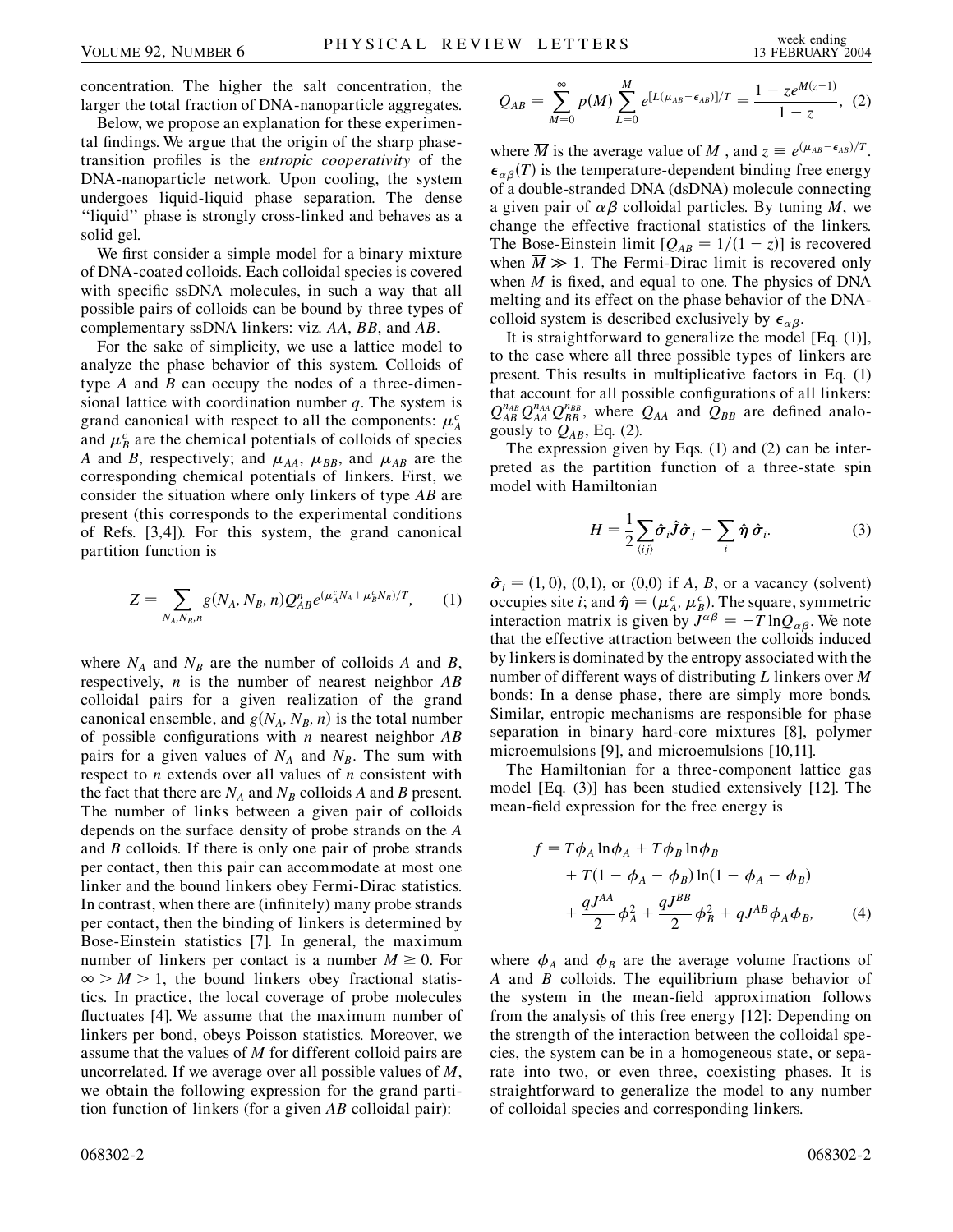We first apply the above model to analyze the experiments of Refs. [3,4]. In those experiments, only *AB* linkers were present in solution and, hence,  $J^{AA} = J^{BB}$ 0. The free-energy difference between the helix and coil states of a dsDNA molecule,  $\epsilon_{AB}(T) \equiv \epsilon(T)$  constitutes an input to the interaction potential. We adopt the simple form  $\epsilon(T) = s(T - T_m)$ , where  $T_m$  is the melting temperature of a dsDNA molecule and  $s \approx 10$  [13]. The dissolution curves of the DNA-linked colloidal aggregates are shown in Fig. 1. The fraction of colloids in solution is plotted as a function of temperature. Above a critical temperature  $T_c$ , all colloids are in solution. Consistent with the measurements of Ref. [4], the dissolution temperature of the aggregates increases with increasing surface coverage of ssDNA molecules (represented by the linker occupation number *M*) on the colloids. In the "Bose-Einstein" limit ( $\overline{M} \gg 1$ ),  $T_c$  saturates at a value  $T_c = \frac{\mu + s}{\ln[1 - \exp(-8/q)] + s}$ , as follows from Eq. (4) in the case of equal initial volume fraction of colloids *A* and *B* ( $\phi_A = \phi_B$ ).

The fact that the dissolution of the DNA-linked colloidal aggregates occurs in a narrow temperature range makes it possible to distinguish DNA strands that differ in only a single-base pair [3]. This is achieved by selecting a temperature (''optimum stringency temperature'') where a perfectly matched target results in the aggregation of a high proportion of the nanoparticles, while the same amount of ssDNA with a single mismatch causes only a small fraction of the nanoparticles to aggregate. As can be seen from Fig. 1, our model reproduces the observed behavior: For the model calculations shown in Fig. 1, the optimum stringency temperature (indicated by the arrow) is the dissolution temperature (*T* on the binodal) for the mismatched-DNA-linked colloids, *T* 1.273 (dashed curve) (in the units of  $T_m$  for the perfectly complementary dsDNA), and we assumed that  $T_m$  for the mismatched DNA is 10% lower compared with  $T_m$  of the perfectly complementary DNA. At this temperature, 100% of the mismatched and only 0*:*1% of the perfectly complementary DNA-linked colloids are dissolved. The selectivity is thus extremely high.

Next, we consider the effect of the varying of salt concentration on the melting of the DNA-linked colloids. Added salt has two effects: It changes the DNA melting temperature and it modifies the electrostatic colloid-colloid and DNA-colloid interactions. For the salt concentrations used in the experiments of Ref. [4], all electrostatic interactions are strongly screened [15] and hardly depend on the salt concentration. However, the salt concentration does affect the melting temperature of the DNA. To estimate this effect, we make use of the known properties of polyelectrolytes, in particular, the theoretical prediction [17] that the melting temperature of the DNA helix-coil transition is proportional to the logarithm of the salt concentration. This result has been verified experimentally (see, e.g., Ref. [18]). A more detailed analysis of this result in the context of the present work will be presented in Ref. [16]. Here we simply use the fact that, for the experimentally used salt concentrations, the DNA melting temperature varies with salt concentration as [14,18]  $T_m = T_m^0[1 + \alpha \log c]$ , where  $T_m^0$ is the DNA melting temperature at a reference state (with a salt concentration  $I_0 = 0.1$  M),  $\alpha \approx 0.05$ , and  $c = I/I_0$ . We then obtain the following expression for  $z: z =$  $\exp[\frac{\mu + s(1 + \alpha \log c)}{T} - s]$ , where  $\mu$  and *T* are expressed in the units of  $T_m^0$ . This expression reproduces the experimentally observed dependence of  $T_c$  on  $\sim$  log $c$  [4].

The model described above suggests a novel approach to DNA screening (mutation analysis). As mentioned above, colloids functionalized with oligonucleotides have been used as probes to differentiate perfectly complementary targets from those with single-base mismatches (see Ref. [3]). The drawback of the existing method is that the thermodynamic properties of DNAlinked nanoparticle assemblies are sensitive to the parameters of the system, such as the grafting DNA density, the concentrations of DNA linkers and colloids, the monodispersity of colloids, and the *p*H and ionic strength of the solvent. As it is essential to maintain precisely the same experimental conditions when performing the measurements on different target DNA strands, mutationscreening experiments are rather demanding.

Here we propose a method that should be relatively insensitive to unavoidable variations in the experimental conditions. To illustrate our approach, consider a system consisting of three colloidal species *A*, *B*, and *C* (see Fig. 2). Species *B* and *C* are grafted with ssDNA molecules that have similar sequences and only different by a mismatch (either a single base or multiple base). We assume that the target ssDNA is either perfectly complementary to the *AB* sequence, or mutated, and thus perfectly complementary to the *AC* sequence (the method is easily generalized to a larger possible number of mutations).

The addition of the target ssDNA induces a two-phase separation in the system. Importantly, the composition of the dense aggregate (and, by implication, the composition of the remaining solution) depends on the nature of the target ssDNA. The characteristic mean-field phase diagram for this case is shown in Fig. 2 in terms of the concentration differences (selectivity plot) between *B* and *C* colloids. The target is perfectly complementary to *AB*. The melting temperature of the target DNA is assumed to be some 5% higher for a perfectly matched sequence than for a mismatched sequence. The initial concentrations of *A*, *B*, and *C* colloids are chosen to be equal. Our main prediction is that the sequence of the target can be determined simply by monitoring the concentration *differences* of the species *B* and *C* in either a dense (solid curve) or dilute (dashed curve) phase. In the case shown in Fig. 2, at the optimal stringency temperature  $T \approx$ 1.165 (in the units of  $T_m$  of the *AB* linker), the difference